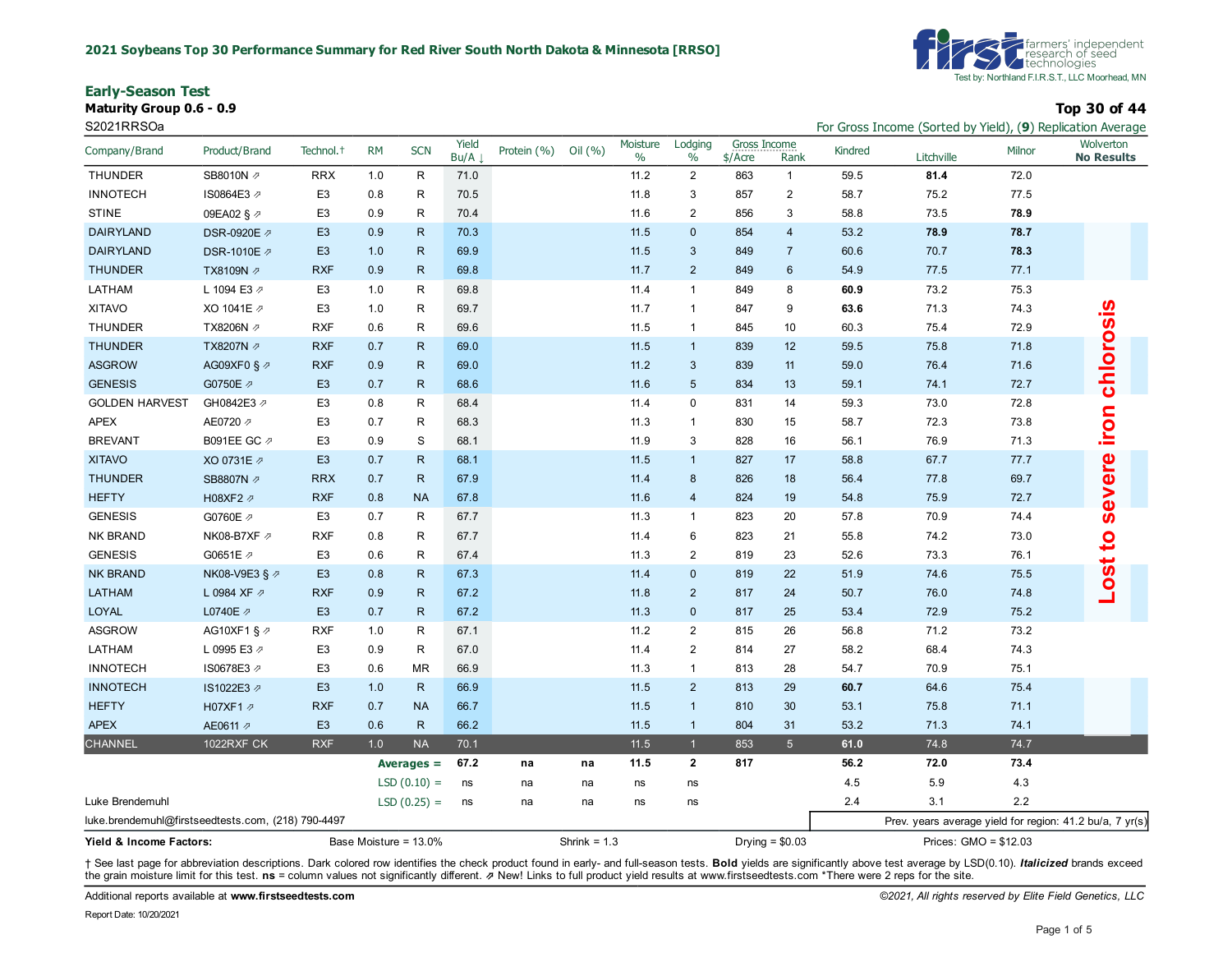**Full-Season Test Maturity Group 1.0 - 1.4 Top 30 of 43**

S2021RRSOb For Gross Income (Sorted by Yield), (**8**) Replication Average



|                                                    |                          |                       |           |               |               |                           |                |                  |                 |                           |                  |         | $\frac{1}{2}$ or the correct by $\frac{1}{2}$ . The contraction $\frac{1}{2}$ is the correct of $\frac{1}{2}$ |        |                                |
|----------------------------------------------------|--------------------------|-----------------------|-----------|---------------|---------------|---------------------------|----------------|------------------|-----------------|---------------------------|------------------|---------|---------------------------------------------------------------------------------------------------------------|--------|--------------------------------|
| Company/Brand                                      | Product/Brand            | Technol. <sup>+</sup> | <b>RM</b> | <b>SCN</b>    | Yield<br>Bu/A | Protein $(% )$ Oil $(% )$ |                | Moisture<br>$\%$ | Lodging<br>$\%$ | Gross Income<br>$$/$ Acre | Rank             | Kindred | Litchville *                                                                                                  | Milnor | Wolverton<br><b>No Results</b> |
| DAIRYLAND                                          | DSR-1290E ク              | E <sub>3</sub>        | 1.2       | $\mathsf{R}$  | 75.5          |                           |                | 11.0             | 6               | 918                       | $\mathbf{1}$     | 63.8    | 86.5                                                                                                          | 76.2   |                                |
| DAIRYLAND                                          | DSR-1450E ク              | E <sub>3</sub>        | 1.4       | $\mathsf{R}$  | 74.8          |                           |                | 11.3             | $\mathbf{1}$    | 909                       | $\overline{2}$   | 65.3    | 80.5                                                                                                          | 78.7   |                                |
| <b>BREVANT</b>                                     | B141EE § ₽               | E <sub>3</sub>        | 1.4       | <b>MR</b>     | 74.8          |                           |                | 11.3             | $\mathbf 0$     | 909                       | 3                | 65.5    | 82.5                                                                                                          | 76.4   |                                |
| <b>ZINESTO</b>                                     | Z1101E 2                 | E <sub>3</sub>        | 1.1       | ${\sf R}$     | 74.6          |                           |                | 11.1             | 2               | 907                       | $\overline{4}$   | 67.0    | 83.0                                                                                                          | 73.9   |                                |
| <b>STINE</b>                                       | 14EE01 § 2               | E <sub>3</sub>        | 1.4       | <b>MR</b>     | 74.2          |                           |                | 11.5             | 3               | 901                       | 5                | 69.5    | 75.6                                                                                                          | 77.5   |                                |
| <b>LATHAM</b>                                      | L 1482 R2X $\varnothing$ | <b>RRX</b>            | 1.4       | ${\sf R}$     | 73.7          |                           |                | 11.0             | $5\phantom{.0}$ | 896                       | $6\phantom{1}6$  | 61.9    | 85.0                                                                                                          | 74.2   |                                |
| LOYAL                                              | L1230ES ₽                | E <sub>3</sub> , ST   | 1.2       | R             | 73.6          |                           |                | 11.1             | $\overline{2}$  | 895                       | $\overline{7}$   | 61.5    | 83.7                                                                                                          | 75.7   |                                |
| <b>GOLDEN HARVEST</b>                              | GH1472E3 § 2             | E <sub>3</sub>        | 1.4       | R             | 72.9          |                           |                | 11.2             | $\overline{7}$  | 885                       | 8                | 68.7    | 78.5                                                                                                          | 71.4   |                                |
| <b>ZINESTO</b>                                     | Z1302E 2                 | E <sub>3</sub>        | 1.3       | <b>NA</b>     | 72.7          |                           |                | 11.2             | 3               | 884                       | 9                | 61.3    | 82.6                                                                                                          | 74.3   |                                |
| <b>HEFTY</b>                                       | H14XF1 2                 | <b>RXF</b>            | 1.4       | <b>NA</b>     | 72.7          |                           |                | 11.1             | $\mathbf{1}$    | 883                       | 10               | 62.8    | 84.2                                                                                                          | 71.0   |                                |
| <b>THUNDER</b>                                     | TX8211N 2                | <b>RXF</b>            | 1.1       | ${\sf R}$     | 72.0          |                           |                | 11.3             | $\overline{2}$  | 875                       | 11               | 62.7    | 81.7                                                                                                          | 71.6   |                                |
| <b>DAIRYLAND</b>                                   | DSR-1318E Ø              | E <sub>3</sub>        | 1.3       | ${\sf R}$     | 71.5          |                           |                | 11.1             | $5\phantom{.0}$ | 870                       | 12               | 60.2    | 80.2                                                                                                          | 74.2   | chlorosis                      |
| <b>HEFTY</b>                                       | H12XF2 2                 | <b>RXF</b>            | 1.2       | <b>NA</b>     | 70.7          |                           |                | 11.3             | $\mathbf{1}$    | 860                       | 13               | 60.3    | 85.6                                                                                                          | 66.2   |                                |
| LATHAM                                             | L 1383 XF 2              | <b>RXF</b>            | 1.3       | $\mathsf{R}$  | 70.5          |                           |                | 11.3             | $\mathbf{1}$    | 857                       | 14               | 63.8    | 73.0                                                                                                          | 74.7   | iron                           |
| CREDENZ                                            | CZ 1171GTLL $\not$       | LLGT27                | 1.1       | <b>MR</b>     | 70.1          |                           |                | 11.0             | $\overline{2}$  | 852                       | 15               | 61.8    | 82.2                                                                                                          | 66.4   |                                |
| <b>NK BRAND</b>                                    | NK14-C7XF Ø              | <b>RXF</b>            | 1.4       | $\mathsf{R}$  | 69.6          |                           |                | 11.0             | $\overline{7}$  | 846                       | 16               | 61.6    | 79.6                                                                                                          | 67.6   |                                |
| LOYAL                                              | L1440E 2                 | E <sub>3</sub>        | 1.4       | ${\sf R}$     | 69.6          |                           |                | 11.2             | $\mathbf{1}$    | 846                       | 17               | 65.8    | 72.8                                                                                                          | 70.2   |                                |
| <b>XITAVO</b>                                      | XO 1372E 2               | E <sub>3</sub>        | 1.3       | ${\sf R}$     | 69.3          |                           |                | 11.1             | $\mathbf{3}$    | 842                       | 18               | 62.1    | 72.0                                                                                                          | 73.7   | severe                         |
| DYNA-GRO                                           | S12XF92 2                | <b>RXF</b>            | 1.2       | R             | 69.2          |                           |                | 11.2             | $\overline{2}$  | 841                       | 19               | 57.8    | 82.8                                                                                                          | 67.0   |                                |
| <b>APEX</b>                                        | AE1420 2                 | E <sub>3</sub>        | 1.4       | R             | 68.9          |                           |                | 11.4             | 5               | 837                       | 20               | 64.6    | 71.0                                                                                                          | 71.1   | <u>o</u>                       |
| <b>THUNDER</b>                                     | TE7011N 2                | E <sub>3</sub>        | 1.1       | R             | 68.8          |                           |                | 11.5             | 0               | 837                       | 21               | 61.7    | 78.7                                                                                                          | 66.2   |                                |
| <b>STINE</b>                                       | 12EE63 § 2               | E <sub>3</sub>        | 1.2       | $\mathsf{R}$  | 68.4          |                           |                | 11.4             | 6               | 831                       | 23               | 57.8    | 75.6                                                                                                          | 71.8   | $-0s$ t                        |
| <b>ZINESTO</b>                                     | Z1411E 2                 | E <sub>3</sub>        | 1.4       | $\mathsf{R}$  | 68.4          |                           |                | 11.5             | $\overline{7}$  | 831                       | 24               | 63.3    | 73.1                                                                                                          | 68.7   |                                |
| <b>XITAVO</b>                                      | XO 1451E 2               | E <sub>3</sub>        | $1.4$     | $\mathsf{R}$  | 68.1          |                           |                | 11.2             | $5\phantom{1}$  | 828                       | 25               | 62.3    | 74.6                                                                                                          | 67.4   |                                |
| CREDENZ                                            | CZ 1331GTLL $\not$       | LLGT27                | 1.3       | R             | 68.0          |                           |                | 11.3             | $\overline{2}$  | 826                       | 27               | 62.4    | 70.9                                                                                                          | 70.8   |                                |
| <b>APEX</b>                                        | AE1410 2                 | E <sub>3</sub>        | 1.4       | R             | 68.0          |                           |                | 11.9             | 9               | 827                       | 26               | 64.5    | 72.4                                                                                                          | 67.2   |                                |
| <b>GENESIS</b>                                     | G1460E 2                 | E <sub>3</sub>        | 1.4       | R             | 67.7          |                           |                | 11.5             | $\overline{2}$  | 823                       | 28               | 62.7    | 70.3                                                                                                          | 70.2   |                                |
| <b>HEFTY</b>                                       | H13XF1 2                 | <b>RXF</b>            | 1.3       | <b>NA</b>     | 67.1          |                           |                | 11.3             | $\overline{7}$  | 815                       | 29               | 60.9    | 76.8                                                                                                          | 63.5   |                                |
| <b>HEFTY</b>                                       | H11XF2 $\not$            | <b>RXF</b>            | 1.1       | <b>NA</b>     | 66.8          |                           |                | 11.5             | $\overline{2}$  | 812                       | 30               | 59.9    | 69.0                                                                                                          | 71.6   |                                |
| <b>ASGROW</b>                                      | AG12XF1 § 2              | <b>RXF</b>            | 1.2       | $\mathbf{s}$  | 66.6          |                           |                | 11.1             | $\mathbf{3}$    | 809                       | 31               | 62.0    | 69.8                                                                                                          | 67.9   |                                |
| <b>CHANNEL</b>                                     | <b>1022RXF CK</b>        | <b>RXF</b>            | 1.0       | <b>NA</b>     | 68.4          |                           |                | 11.4             | $\overline{2}$  | 832                       | 22               | 61.3    | 74.5                                                                                                          | 69.5   |                                |
|                                                    |                          |                       |           | Averages $=$  | 68.7          | na                        | na             | 11.3             | 5               | 836                       |                  | 61.5    | 75.3                                                                                                          | 69.3   |                                |
|                                                    |                          |                       |           | $LSD(0.10) =$ | 4.0           | na                        | na             | ns               | $\overline{7}$  |                           |                  | 3.8     | 8.3                                                                                                           | 4.7    |                                |
| Luke Brendemuhl                                    |                          |                       |           | $LSD(0.25) =$ | 2.1           | na                        | na             | ns               | 3               |                           |                  | 2.0     | 4.3                                                                                                           | 2.5    |                                |
| luke.brendemuhl@firstseedtests.com, (218) 790-4497 |                          |                       |           |               |               |                           |                |                  |                 |                           |                  |         | Prev. years average yield for region: 41.2 bu/a, 7 yr(s)                                                      |        |                                |
| Base Moisture = 13.0%<br>Yield & Income Factors:   |                          |                       |           |               |               |                           | Shrink = $1.3$ |                  |                 |                           | Drying $= $0.03$ |         | Prices: $GMO = $12.03$                                                                                        |        |                                |

+ See last page for abbreviation descriptions. Dark colored row identifies the check product found in early- and full-season tests. Bold yields are significantly above test average by LSD(0.10). Italicized brands exceed the grain moisture limit for this test. **ns** = column values not significantly different. ⇗ New! Links to full product yield results at www.firstseedtests.com \*There were 2 reps for the site.

Additional reports available at **[www.firstseedtests.com](https://www.firstseedtests.com)** *©2021, All rights reserved by Elite Field Genetics, LLC* 

Report Date: 10/20/2021

Page 2 of 5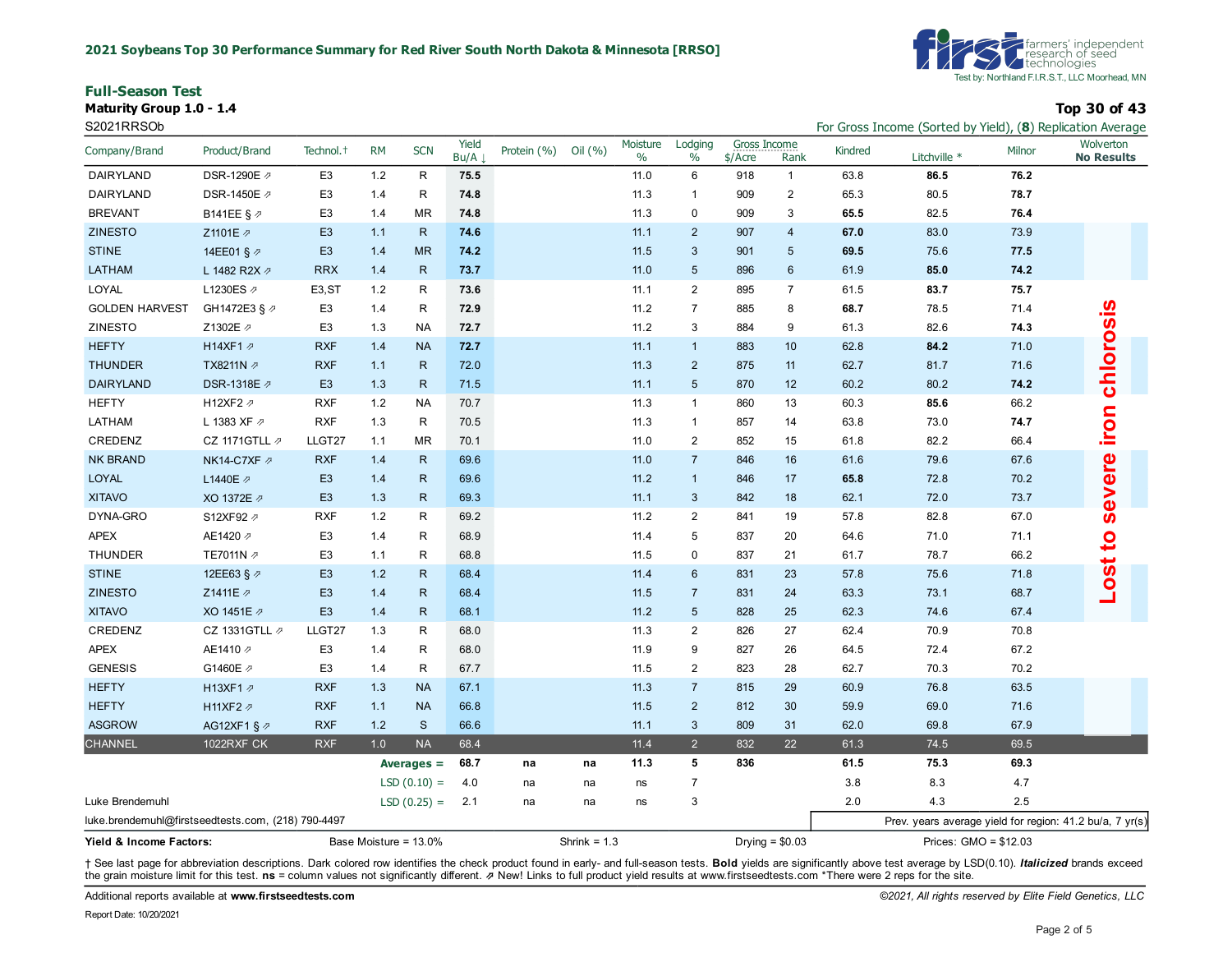# **2021 Soybeans - Red River South North Dakota & Minnesota [ RRSO ]**



### **Early-Season Test Products (44 Total)**

| <b>Company/Brand</b> | <b>Product/Brand</b> | <b>Technology</b> | <b>SCN</b>              | <b>RM</b> | Seed Treat.  | <b>Company/Brand</b> | <b>Brand/Product</b>                                                                                      | <b>Technology</b> | <b>SCN</b> | <b>RM</b> | Seed Treat. |
|----------------------|----------------------|-------------------|-------------------------|-----------|--------------|----------------------|-----------------------------------------------------------------------------------------------------------|-------------------|------------|-----------|-------------|
| Apex                 | AE0611               | E <sub>3</sub>    | R                       | 0.6       | CMBV, SA     | Zinesto              | Z0602E                                                                                                    | E <sub>3</sub>    | <b>NA</b>  | 0.6       | DST4,SA     |
| Apex                 | AE0720               | E <sub>3</sub>    | R                       | 0.7       | CMBV, SA     | Zinesto              | Z0702E                                                                                                    | E <sub>3</sub>    | <b>NA</b>  | 0.7       | DST4,SA     |
| Asgrow               | AG09XF0 §            | <b>RXF</b>        | R                       | 0.9       | ACi, IL      |                      | * FIRST does not inspect products for refuge blend. N* indicates the product was entered without a refuge |                   |            |           |             |
| Asgrow               | AG10XF1 §            | RXF               | R                       | 1.0       | ACi, IL      |                      | component by the sponsoring seed company. Prior year entries may contain refuge blend.                    |                   |            |           |             |
| Brevant              | B061EE GC            | E <sub>3</sub>    | MR                      | 0.6       | Untreated    |                      |                                                                                                           |                   |            |           |             |
| Brevant              | B091EE GC            | E <sub>3</sub>    | S                       | 0.9       | Untreated    |                      |                                                                                                           |                   |            |           |             |
| Channel              | 0622RXF §            | <b>RXF</b>        | <b>NA</b>               | 0.6       | ACi, IL      |                      |                                                                                                           |                   |            |           |             |
| Channel              | 1022RXF CK           | <b>RXF</b>        | <b>NA</b>               | 1.0       | ACi, IL      |                      |                                                                                                           |                   |            |           |             |
| Credenz              | CZ 0661GTLL          | LLGT27            | R                       | 0.6       | PV, IL, OB   |                      |                                                                                                           |                   |            |           |             |
| Dairyland            | <b>DSR-0920E</b>     | E3                | $\overline{R}$          | 0.9       | Lum, IL      |                      |                                                                                                           |                   |            |           |             |
| Dairyland            | <b>DSR-1010E</b>     | E <sub>3</sub>    | R                       | 1.0       | Lum, IL      |                      |                                                                                                           |                   |            |           |             |
| Dyna-Gro             | S09EN41              | E <sub>3</sub>    | R                       | 0.9       | EQV, SA      |                      |                                                                                                           |                   |            |           |             |
| Genesis              | G0651E               | E <sub>3</sub>    | $\overline{\mathsf{R}}$ | 0.6       | CMBV, SA     |                      |                                                                                                           |                   |            |           |             |
| Genesis              | G0750E               | E <sub>3</sub>    | R                       | 0.7       | CMBV, SA     |                      |                                                                                                           |                   |            |           |             |
| Genesis              | G0760E               | E <sub>3</sub>    | R                       | 0.7       | CMBV, SA     |                      |                                                                                                           |                   |            |           |             |
| Golden Harvest       | GH0842E3             | E3                | R                       | 0.8       | CMBV, SA     |                      |                                                                                                           |                   |            |           |             |
| Golden Harvest       | GH1032XF             | <b>RXF</b>        | R                       | 1.0       | CMBV, SA     |                      |                                                                                                           |                   |            |           |             |
| Hefty                | H06XF2               | <b>RXF</b>        | <b>NA</b>               | 0.6       | DST4,SA      |                      |                                                                                                           |                   |            |           |             |
| Hefty                | <b>H07XF1</b>        | <b>RXF</b>        | <b>NA</b>               | 0.7       | DST4,SA      |                      |                                                                                                           |                   |            |           |             |
| Hefty                | H08XF2               | <b>RXF</b>        | <b>NA</b>               | 0.8       | DST4,SA      |                      |                                                                                                           |                   |            |           |             |
| Hefty                | <b>H10XF1</b>        | <b>RXF</b>        | <b>NA</b>               | 1.0       | DST4,SA      |                      |                                                                                                           |                   |            |           |             |
| Innotech             | IS0678E3             | E <sub>3</sub>    | <b>MR</b>               | 0.6       | Fortify      |                      |                                                                                                           |                   |            |           |             |
| Innotech             | IS0864E3             | E <sub>3</sub>    | R                       | 0.8       | Fortify      |                      |                                                                                                           |                   |            |           |             |
| Innotech             | IS1022E3             | E <sub>3</sub>    | R                       | 1.0       | Fortify      |                      |                                                                                                           |                   |            |           |             |
| Latham               | L 0984 XF            | RXF               | $\overline{\mathsf{R}}$ | 0.9       | $SS+$ , $SA$ |                      |                                                                                                           |                   |            |           |             |
| Latham               | L 0995 E3            | E <sub>3</sub>    | R                       | 0.9       | SS+, SA      |                      |                                                                                                           |                   |            |           |             |
| Latham               | L 1094 E3            | E <sub>3</sub>    | R                       | 1.0       | SS+, SA      |                      |                                                                                                           |                   |            |           |             |
| Loyal                | L0640E               | E <sub>3</sub>    | R                       | 0.6       | CMBV, SA     |                      |                                                                                                           |                   |            |           |             |
| Loyal                | L0740E               | E <sub>3</sub>    | R                       | 0.7       | CMBV, SA     |                      |                                                                                                           |                   |            |           |             |
| <b>NK Brand</b>      | NK08-B7XF            | <b>RXF</b>        | R                       | 0.8       | CMBV, SA     |                      |                                                                                                           |                   |            |           |             |
| <b>NK Brand</b>      | NK08-V9E3 §          | E <sub>3</sub>    | $\overline{\mathsf{R}}$ | 0.8       | CMBV, SA     |                      |                                                                                                           |                   |            |           |             |
| <b>NK Brand</b>      | <b>NK10-W8XF §</b>   | <b>RXF</b>        | R                       | 1.0       | CMBV, SA     |                      |                                                                                                           |                   |            |           |             |
| Stine                | 09EA02 §             | E <sub>3</sub>    | R                       | 0.9       | <b>SFI</b>   |                      |                                                                                                           |                   |            |           |             |
| Thunder              | <b>SB8010N</b>       | <b>RRX</b>        | R                       | 1.0       | AM           |                      |                                                                                                           |                   |            |           |             |
| Thunder              | <b>SB8807N</b>       | <b>RRX</b>        | R                       | 0.7       | AM           |                      |                                                                                                           |                   |            |           |             |
| Thunder              | <b>TE7207</b>        | E <sub>3</sub>    | S                       | 0.7       | AM           |                      |                                                                                                           |                   |            |           |             |
| Thunder              | <b>TX8109N</b>       | <b>RXF</b>        | R                       | 0.9       | AM           |                      |                                                                                                           |                   |            |           |             |
| Thunder              | <b>TX8206N</b>       | <b>RXF</b>        | R                       | 0.6       | AM           |                      |                                                                                                           |                   |            |           |             |
| Thunder              | <b>TX8207N</b>       | <b>RXF</b>        | R                       | 0.7       | AM           |                      |                                                                                                           |                   |            |           |             |
| Xitavo               | XO 0602E             | E <sub>3</sub>    | R                       | 0.6       | PV, IL, OB   |                      |                                                                                                           |                   |            |           |             |
| Xitavo               | XO 0731E             | E <sub>3</sub>    | R                       | 0.7       | PV, IL, OB   |                      |                                                                                                           |                   |            |           |             |
| Xitavo               | XO 1041E             | E <sub>3</sub>    | R.                      | 1.0       | PV,IL,OB     |                      |                                                                                                           |                   |            |           |             |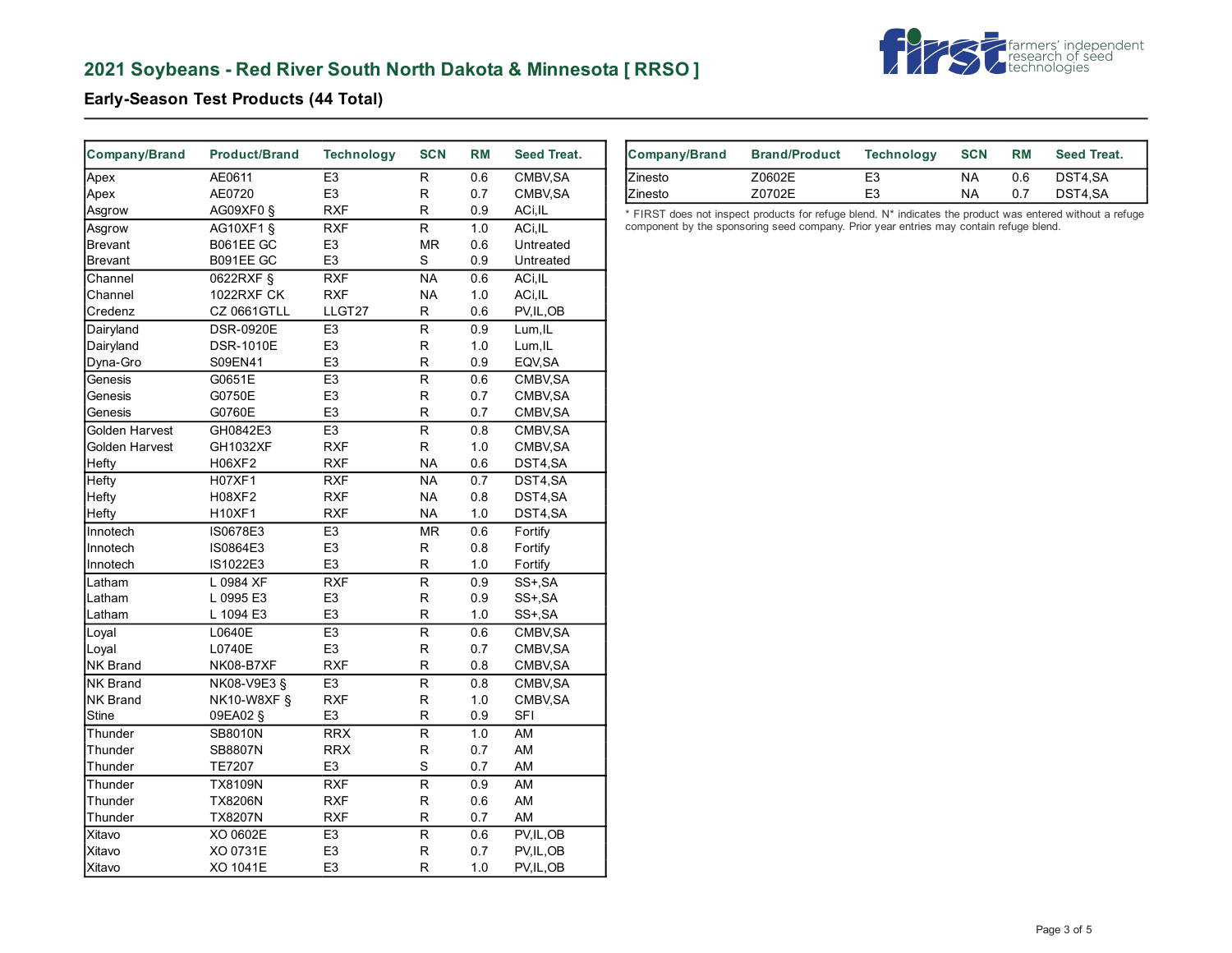## **2021 Soybeans - Red River South North Dakota & Minnesota [ RRSO ]**



### **Full-Season Test Products (43 Total)**

| <b>Company/Brand</b> | <b>Product/Brand</b> | <b>Technology</b>                | <b>SCN</b>               | <b>RM</b> | Seed Treat.              |
|----------------------|----------------------|----------------------------------|--------------------------|-----------|--------------------------|
| Apex                 | AE1220               | E <sub>3</sub>                   | R                        | 1.2       | CMBV, SA                 |
| Apex                 | AE1410               | E <sub>3</sub>                   | R                        | 1.4       | CMBV, SA                 |
| Apex                 | AE1420               | E <sub>3</sub>                   | R                        | 1.4       | CMBV, SA                 |
| Asgrow               | AG12XF1 §            | <b>RXF</b>                       | $\overline{s}$           | 1.2       | ACi,IL                   |
| <b>Brevant</b>       | <b>B119EE §</b>      | E3                               | R                        | 1.1       | Untreated                |
| <b>Brevant</b>       | <b>B141EE §</b>      | E <sub>3</sub>                   | <b>MR</b>                | 1.4       | Untreated                |
| Channel              | <b>1022RXF CK</b>    | <b>RXF</b>                       | <b>NA</b>                | 1.0       | ACi, IL                  |
| Credenz              | CZ 1171GTLL          | LLGT27                           | <b>MR</b>                | 1.1       | PV, IL, OB               |
| Credenz              | <b>CZ 1331GTLL</b>   | LLGT27                           | R                        | 1.3       | PV, IL, OB               |
| Dairyland            | <b>DSR-1290E</b>     | E <sub>3</sub>                   | R                        | 1.2       | Lum, IL                  |
| Dairyland            | <b>DSR-1318E</b>     | E <sub>3</sub>                   | R                        | 1.3       | Lum, IL                  |
| Dairyland            | <b>DSR-1450E</b>     | E3                               | R                        | 1.4       | Lum, IL                  |
| Dyna-Gro             | S12EN72              | E <sub>3</sub>                   | $\overline{\mathsf{R}}$  | 1.2       | EQV, SA                  |
| Dyna-Gro             | S12XF92              | <b>RXF</b>                       | R                        | 1.2       | EQV, SA                  |
| Genesis              | G1260E               | E <sub>3</sub>                   | R                        | 1.2       | CMBV, SA                 |
| Genesis              | G1460E               | E <sub>3</sub>                   | R                        | 1.4       | CMBV, SA                 |
| Golden Harvest       | <b>GH1442XF</b>      | <b>RXF</b>                       | <b>MR</b>                | 1.4       | CMBV, SA                 |
| Golden Harvest       | GH1472E3 §           | E <sub>3</sub>                   | R                        | 1.4       | CMBV, SA                 |
| Hefty                | <b>H11XF2</b>        | <b>RXF</b>                       | $\overline{\mathsf{NA}}$ | 1.1       | DST4,SA                  |
| Hefty                | <b>H12XF2</b>        | <b>RXF</b>                       | <b>NA</b>                | 1.2       | DST4,SA                  |
| Hefty                | <b>H13XF1</b>        | <b>RXF</b>                       | <b>NA</b>                | 1.3       | DST4,SA                  |
| Hefty                | <b>H14XF1</b>        | <b>RXF</b>                       | <b>NA</b>                | 1.4       | DST4,SA                  |
| Innotech             | IS1283E3             | E <sub>3</sub>                   | R                        | 1.2       | Fortify                  |
| Latham               | L 1219 E3            | E <sub>3</sub>                   | R                        | 1.2       | SS+,SA                   |
| Latham               | L 1383 XF            | <b>RXF</b>                       | R                        | 1.3       | SS+, SA                  |
| Latham               | L 1392 E3            | E <sub>3</sub>                   | $\mathsf{R}$             | 1.3       | SS+                      |
| Latham               | L 1429 LLGT27        | LLGT27                           | R                        | 1.4       | SS+, SA                  |
| Latham               | L 1482 R2X           | <b>RRX</b>                       | R                        | 1.4       | SS+, SA                  |
| Loyal                | L1230ES              | E <sub>3</sub> ,ST               | R                        | 1.2       | CMBV, SA                 |
| Loyal                | L1240E               | E3                               | R                        | 1.2       | CMBV, SA                 |
| Loyal                | L1440E               | E <sub>3</sub>                   | $\overline{\mathsf{R}}$  | 1.4       | CMBV, SA                 |
| <b>NK Brand</b>      | NK14-C7XF            | <b>RXF</b>                       | $\mathsf R$              | 1.4       | CMBV, SA                 |
| <b>Stine</b>         | 12EE63 §             | E <sub>3</sub>                   | R                        | 1.2       | <b>SFI</b>               |
| <b>Stine</b>         | 14EE01 §             | E <sub>3</sub>                   | <b>MR</b>                | 1.4       | <b>SFI</b>               |
| Thunder              | <b>TE7011N</b>       | E <sub>3</sub>                   | R                        | 1.1       | AM                       |
| Thunder              | <b>TX8211N</b>       | <b>RXF</b>                       | R                        | 1.1       | AM                       |
|                      | XO 1212E             |                                  | $\mathsf{R}$             | 1.2       |                          |
| Xitavo<br>Xitavo     | XO 1372E             | E <sub>3</sub><br>E <sub>3</sub> | R                        | 1.3       | PV, IL, OB<br>PV, IL, OB |
| Xitavo               | XO 1451E             | E <sub>3</sub>                   | R                        | 1.4       |                          |
|                      |                      |                                  | $\overline{R}$           |           | PV, IL, OB               |
| Zinesto              | Z1101E               | E <sub>3</sub>                   |                          | 1.1       | DST4,SA                  |
| Zinesto              | Z1202E               | E <sub>3</sub><br>E <sub>3</sub> | <b>NA</b>                | 1.2       | DST4,SA                  |
| Zinesto              | Z1302E               |                                  | <b>NA</b>                | 1.3       | DST4,SA                  |
| Company/Brand        | <b>Brand/Product</b> | <b>Technology</b>                | <b>SCN</b>               | <b>RM</b> | <b>Seed Treat.</b>       |
| Zinesto              | Z1411E               | E <sub>3</sub>                   | R                        | 1.4       | DST4,SA                  |

\* FIRST does not inspect products for refuge blend. N\* indicates the product was entered without a refuge component by the sponsoring seed company. Prior year entries may contain refuge blend.